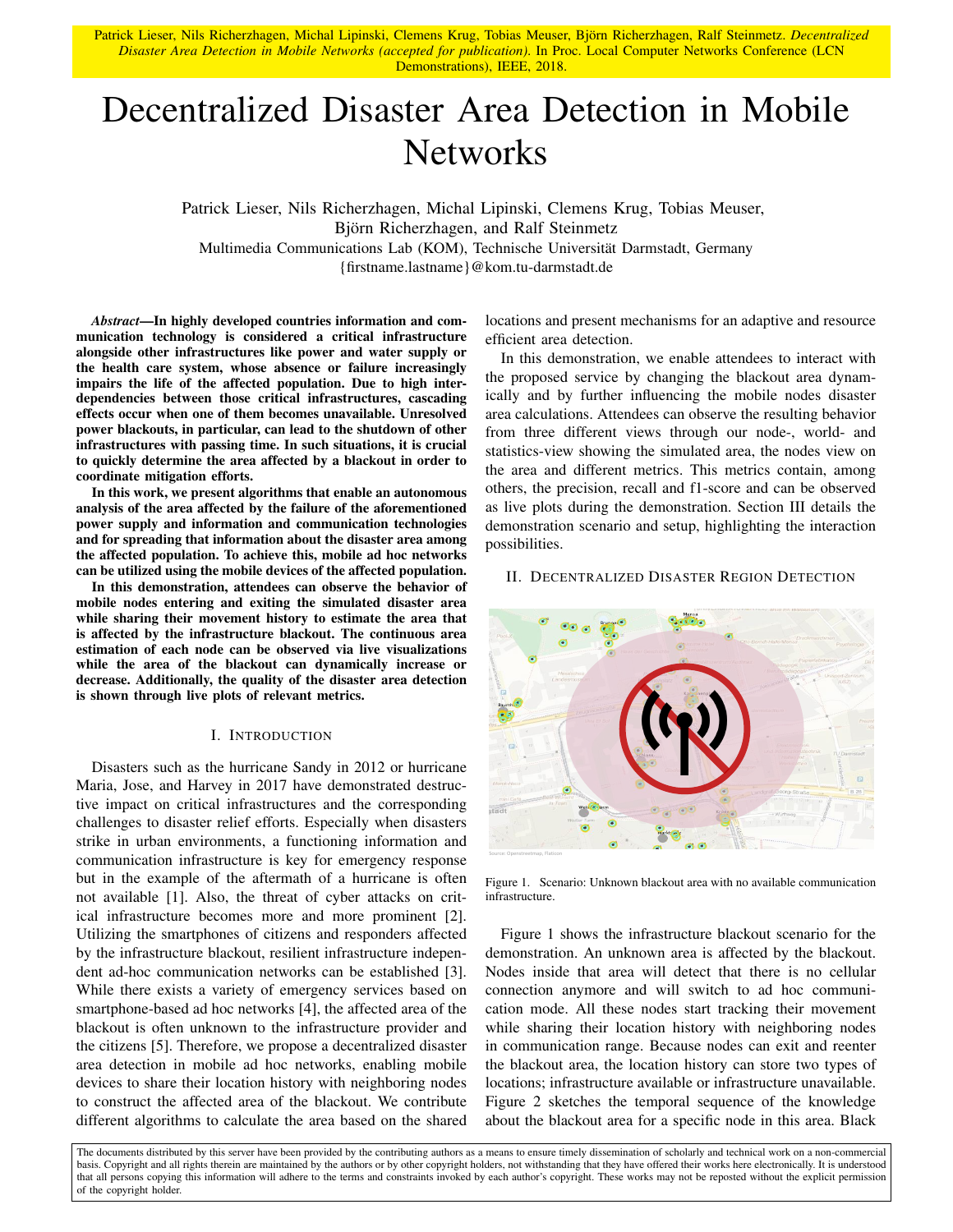dots represent locations where the central communication infrastructure is not available, and red dots represents the location where the communication infrastructure is still intact.



Figure 2. Temporal sequence of the a nodes knowledge of the disaster area. Black dots represent locations inside the blackout area with no intact infrastructure, and red dots outside the area.

### *A. Disaster Region Recognition/Calculation*

To calculate the disaster Region from the logged and exchanged locations, three different algorithms have been implemented. The calculation of the disaster area is done by each node individually with the locations known to that particular node.

- The *Corners* algorithm determines the northern-, southern-, western- and easternmost location and constructs a quadrilateral with those locations as its vertices.
- The *Bounding Box* algorithm extends the *Corners* algorithm. It takes the quadrilateral and draws the smallest, non-rotated rectangle around it.
- *Andrew's Monotone Chain Convex Hull* algorithm [6] constructs the convex hull of a set of 2-dimensional points. The *Andrew's Monotone Chain* algorithm computes the upper and lower hulls of a monotone chain of points. Like the *Graham Scan* [7], it runs in  $O(n \log - n)$ time due to the sort time. After that, it only takes  $O(n)$ time to compute the hull [8].

Depending on the size of the blackout area and the number of the affected nodes, the number of stored locations on each node can get very large. Therefore nodes only exchange unknown positions after broadcasting their knowledge in a three handshake manner. Additionally, to reduce the amount of exchanged data, we provide the option to broadcast only the locations which are relevant for the disaster area calculation. For *Andrew's Monotone Chain* this results in only broadcasting the hull and for the *Bounding Box* and *Corners* algorithm only the corners of the rectangle.

Because the size and the shape of the blackout area can change dynamically and the storage on the devices is limited, nodes also need to decide when stored location should not be considered for the disaster area calculation anymore. This can be achieved by simply defining a maximum *time to live* (TTL) after that locations will not be considered anymore and removed from the location storage on any node that either generated this specific location or received it through a broadcast. For this purpose, each location is logged and broadcasted together with origin timestamp and the TTL. If the TTL is set too low, information might expire before it has the chance to be spread in the disaster area. If the TTL is set too high, the lists of location will grow and more outdated locations will continue to be stored. This leads to increased computational cost, redundancy in high traffic areas and possibly wrong results in low traffic areas.

To handle dynamic error corrections additionally to the TTL based location timeouts we introduce so-called *location consistency checks*. During this check, each node iterates its stored locations and checks them for contradictions like an infrastructure available location in the middle of a group of no infrastructure available locations. In such a case, it is assumed that the freshest location (based on the TTL) is the updated one and all locations of the opposite type in a defined radius around the freshest location are removed. An example of the dynamic change of the simulated disaster area is displayed in Figure 3.



Figure 3. Dynamic change of the simulated disaster area.

## III. DEMONSTRATION SCENARIO AND SETUP

We demonstrate the aforementioned decentralized disaster area detection in an interactive simulation relying on the SIMONSTRATOR platform [9]. The simulation is based on the model of social mobility proposed in [10], with mobile nodes following pedestrian routes in an urban scenario based on OpenStreetMap data. Nodes select potential destinations from a series of attraction points that model interesting points in the